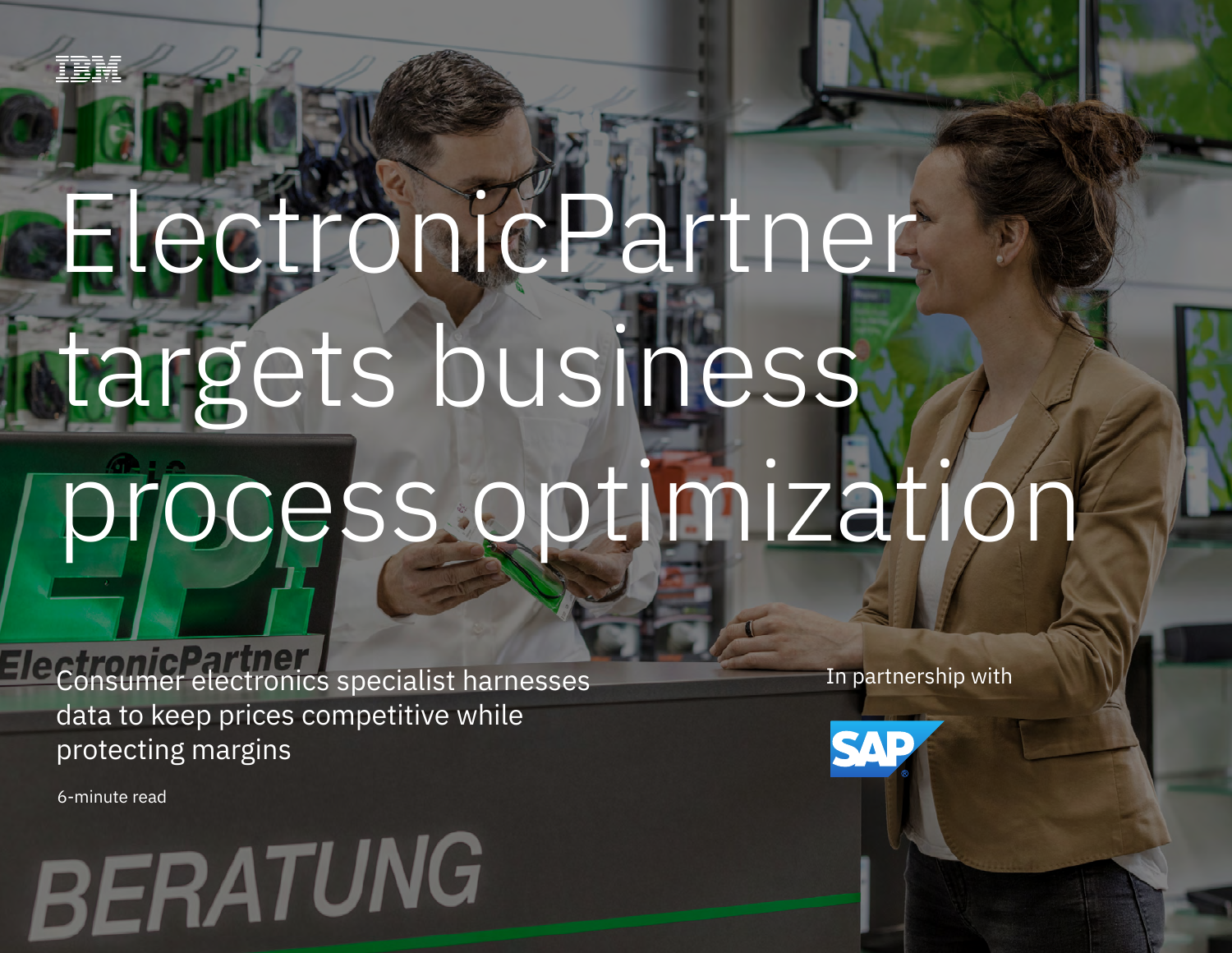ffering the best service for customer satisfaction is a key goal for ElectronicPartner Handel SE. To compete effectively on price while protecting its profit margins, the Germany-based electronics wholesaler is always looking for ways to optimize its business processes. O

ElectronicPartner serves a wide range of customers across Europe. Through its B2C sales lines, EP: and MEDIMAX, the company markets consumer



products such as TVs, PCs and laptops to retail consumers. ElectronicPartner also serves the B2B space through its comTeam business division, where IT specialists develop IT and telecoms

solutions for business customers and guide them through the entire development and implementation process using industry-specific knowledge.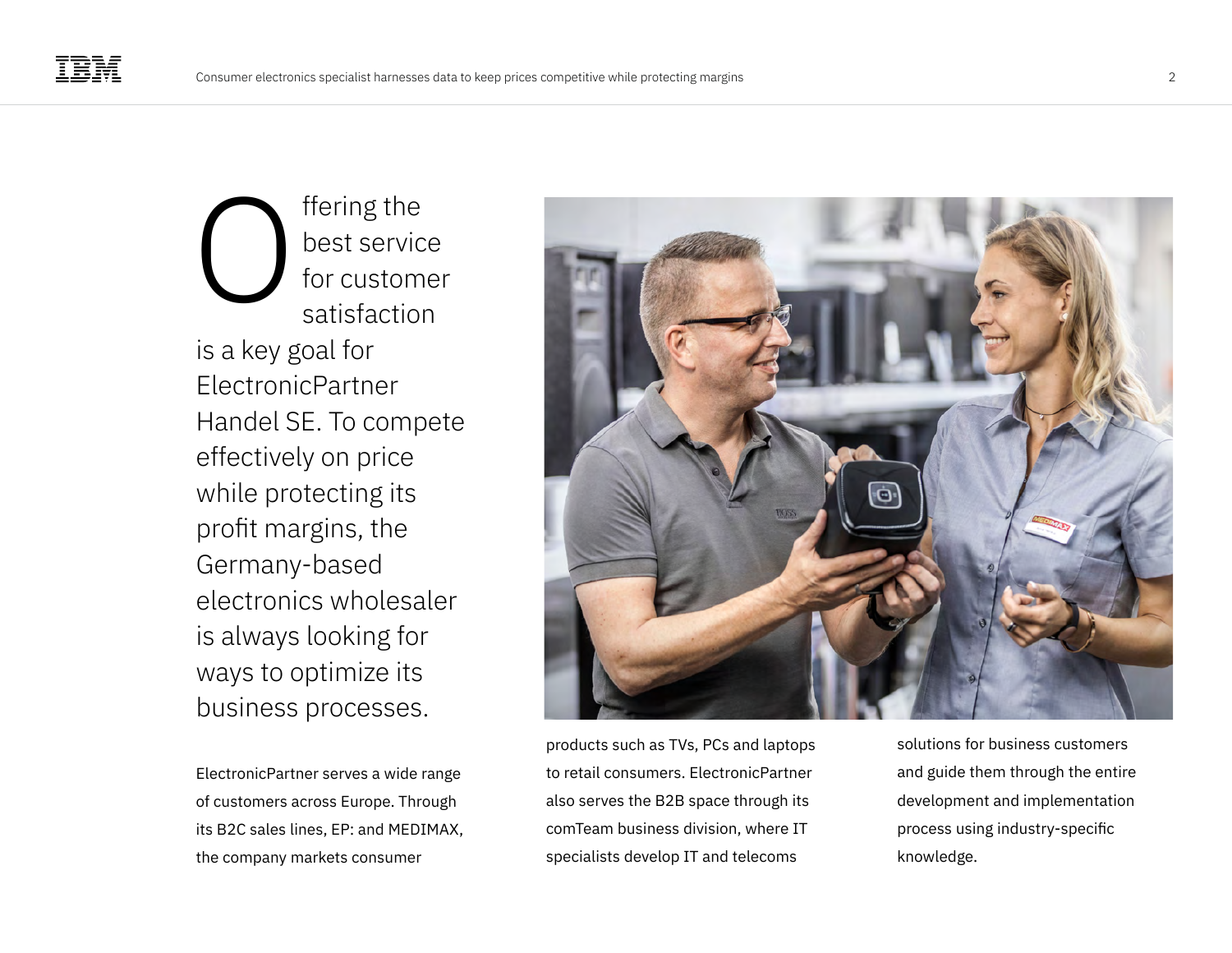Operating in the wholesale electronics space has never been more challenging. In the long term, a highly competitive domestic market in Germany will continue to put significant pressure on margins. And in the short term, external factors such as the COVID-19 pandemic have sent demand for chips soaring, making it crucial for wholesalers to anticipate consumer trends and place orders well in advance.

During the pandemic period, ElectronicPartner has successfully navigated tough market conditions, and achieved revenue success in its B2C and B2B businesses. To build on this success, the company's goal is to expand its operations.

Matthias Assmann, Chief Information Officer (CIO) at ElectronicPartner, says: "For most of our customers—individuals and businesses alike—price is the deciding factor. To secure the best prices

Enables 360 degree view of customer preferences using of records in SAP S/4HANA

### millions

Accelerated key business processes by up to



boosting operational efficiency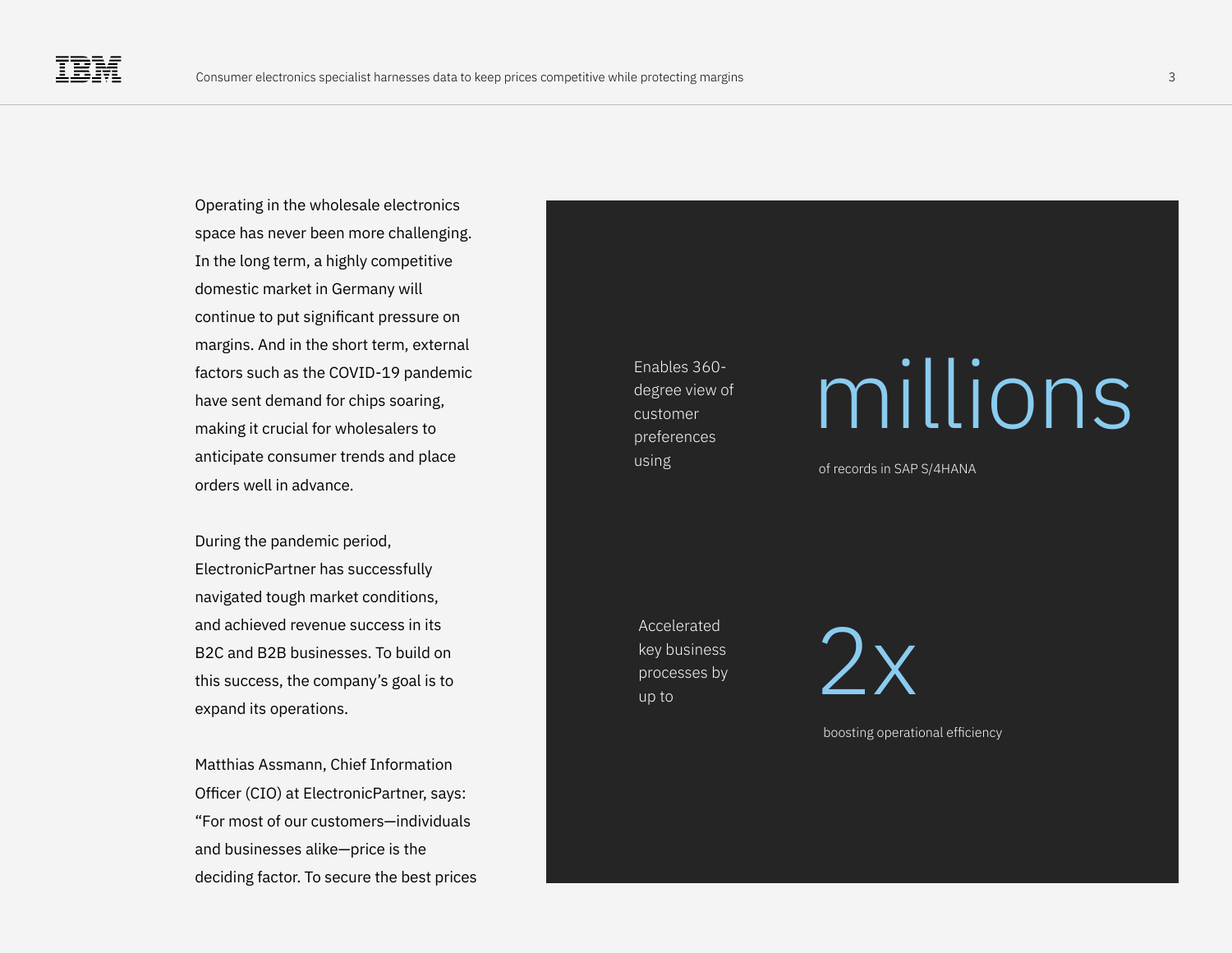for our customers while safeguarding our margins, we must ensure that we have effective processes for supplier negotiation, supply chain planning and logistics management."

For many years, ElectronicPartner has relied on SAP® ERP solutions to help support its operations from end to end, including the management of B2B and B2C inventory across an extensive network of warehouses throughout Europe. With the launch of the nextgeneration ERP [SAP S/4HANA®](https://www.ibm.com/it-infrastructure/sap-hana), the company saw an opportunity to further enhance the speed and efficiency of its core business processes.

"One of our goals is to optimize inventory levels and supply chain management," explains Assmann. "By combining realtime inventory data with forecasts in SAP S/4HANA, we aim to help the business predict stockouts before they happen and ensure that in-demand products are always available in our warehouses."

"In the future, new builtin security capabilities such as memory encryption and even higher computing performance from IBM Power10 will enable further optimizations in our data center."

**Matthias Assmann**, CIO, ElectronicPartner Handel SE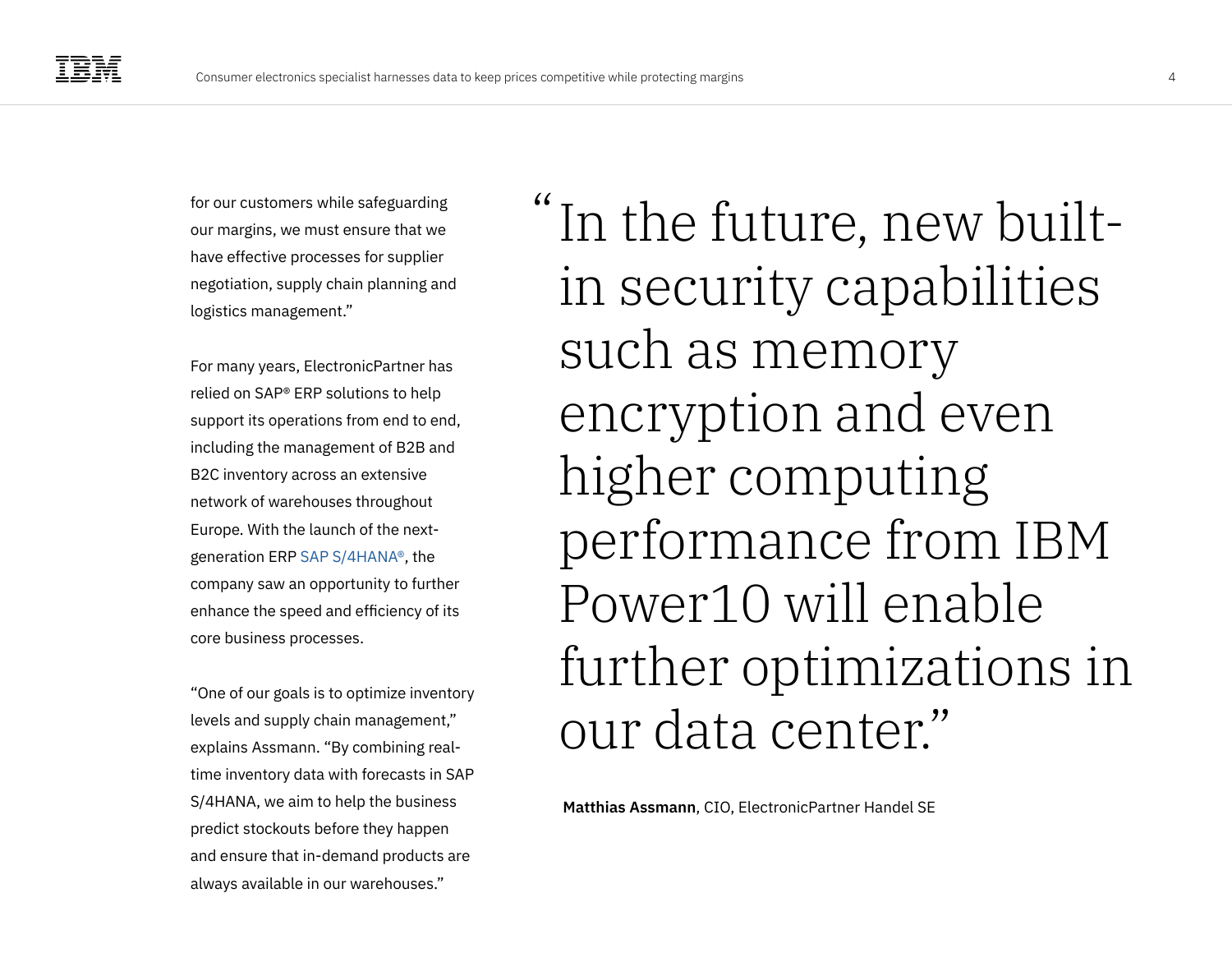### Modernizing the business with SAP S/4HANA on IBM Power

As ElectronicPartner prepared to move to SAP S/4HANA, it realized that its existing IT infrastructure would need to be upgraded to support an in-memory database. To achieve its digital transformation objective, the company looked for a high-performance yet cost-efficient platform to support the transition to SAP S/4HANA. After a thorough evaluation of offerings from several leading vendors, the company selected [IBM® Power®](https://www.ibm.com/it-infrastructure/power) solutions.

"Our business processes are tightly integrated," says Assmann. "In IBM Power, we found a highly reliable platform that can support our complex



logistics processes with SAP S/4HANA. The IBM Power platform also offers dynamic resource management, which means we can rapidly scale up

the performance of the solution to accommodate peak business periods when our analytics requirements are temporarily higher. We already had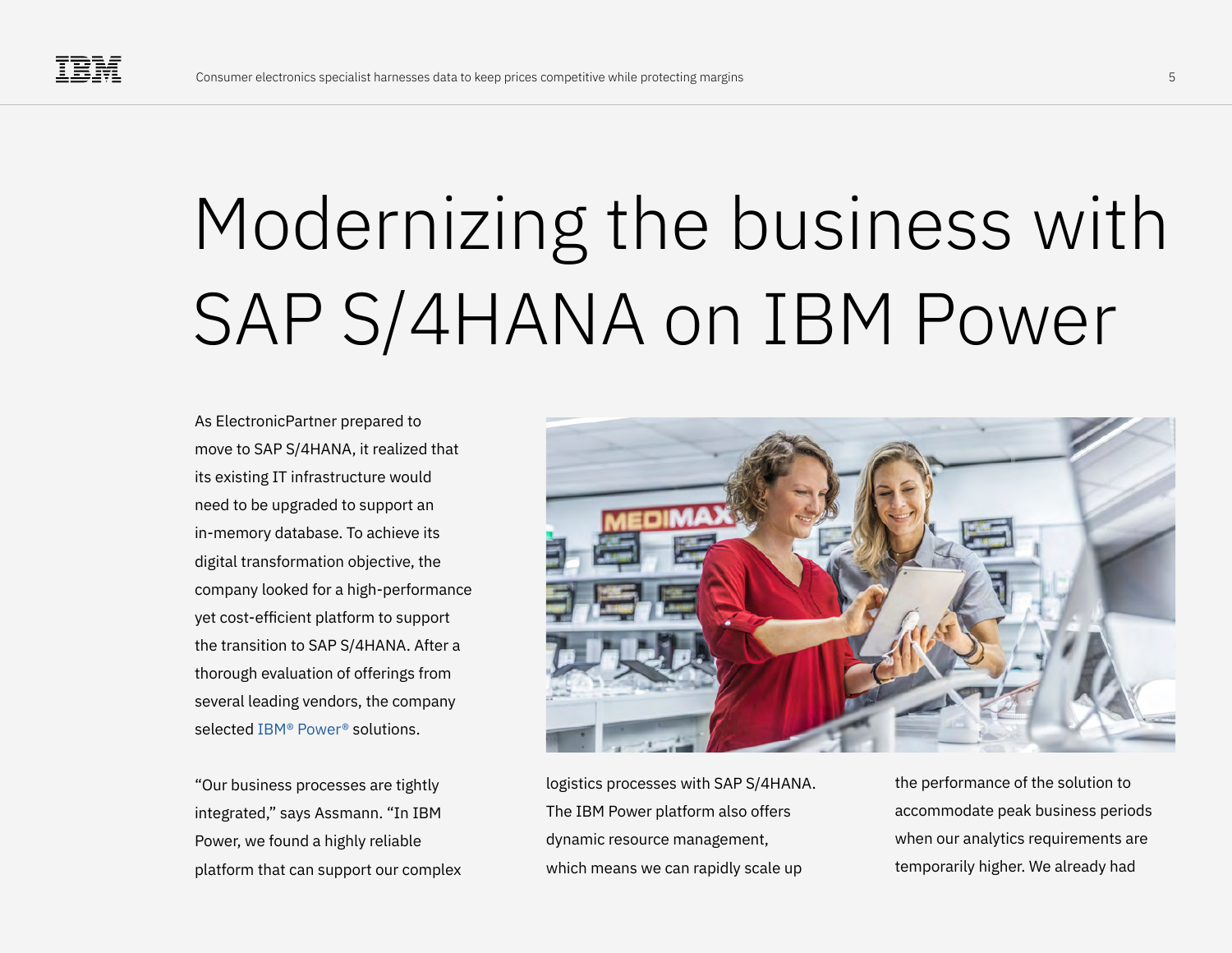many years of experience using IBM Power solutions, so we knew we could trust the reliability of the platform."

To reduce the business risk of moving from SAP ERP to SAP S/4HANA, ElectronicPartner decided it would operate both applications in parallel while preparing for the migration. By deploying [IBM Power E980](https://www.ibm.com/products/power-system-e980) servers and [IBM PowerVM®](https://www.ibm.com/products/ibm-powervm) virtualization together with [IBM FlashSystem®](https://www.ibm.com/products/flashsystem-5000)  [5030](https://www.ibm.com/products/flashsystem-5000) all-flash storage systems, ElectronicPartner was able to use a single platform for its existing SAP ERP workloads, [SAP Business](https://www.sap.com/products/bw4hana-data-warehousing.html)  [Warehouse](https://www.sap.com/products/bw4hana-data-warehousing.html) and the new SAP S/4HANA applications running on [SUSE® Linux®](https://www.suse.com/products/sles-for-sap/)  [Enterprise Server for SAP Applications](https://www.suse.com/products/sles-for-sap/).

"Deploying SAP S/4HANA on IBM Power with SUSE Linux Enterprise Server offers us the stability we need to support our finance, logistics, supply

chain and procurement processes," confirms Assmann. "The ability to reassign server resources dynamically during and after the migration was also a big advantage for us. During the migration, we used Capacity on Demand to increase performance temporarily, which allowed us to complete the move to SAP S/4HANA faster and minimize the impact on the business."

Assmann adds: "We regularly evaluate storage solutions for our data center to ensure we're on the optimal platform. The outstanding performance and simple management of IBM FlashSystem has convinced us that we made the right choice."

ElectronicPartner selected SUSE Linux Enterprise Server for SAP Applications as its operating system for SAP S/4HANA. "We always want to choose the right tool for the job," says Assmann. "SUSE Linux Enterprise Server for SAP Applications is SAP's own operating system of choice for SAP S/4HANA, and the strong collaboration between IBM, SUSE and SAP gave us peace of mind that all the solutions would be compatible."

Looking ahead, the company plans to apply the SUSE Linux Enterprise Live Patching feature to increase availability further while responding even faster to cyberthreats. The company is also interested in the next generation of the IBM Power platform, IBM Power10.

"In the future, new built-in security capabilities such as memory encryption and even higher computing performance from IBM Power10 will enable further optimizations in our data center," adds Assmann.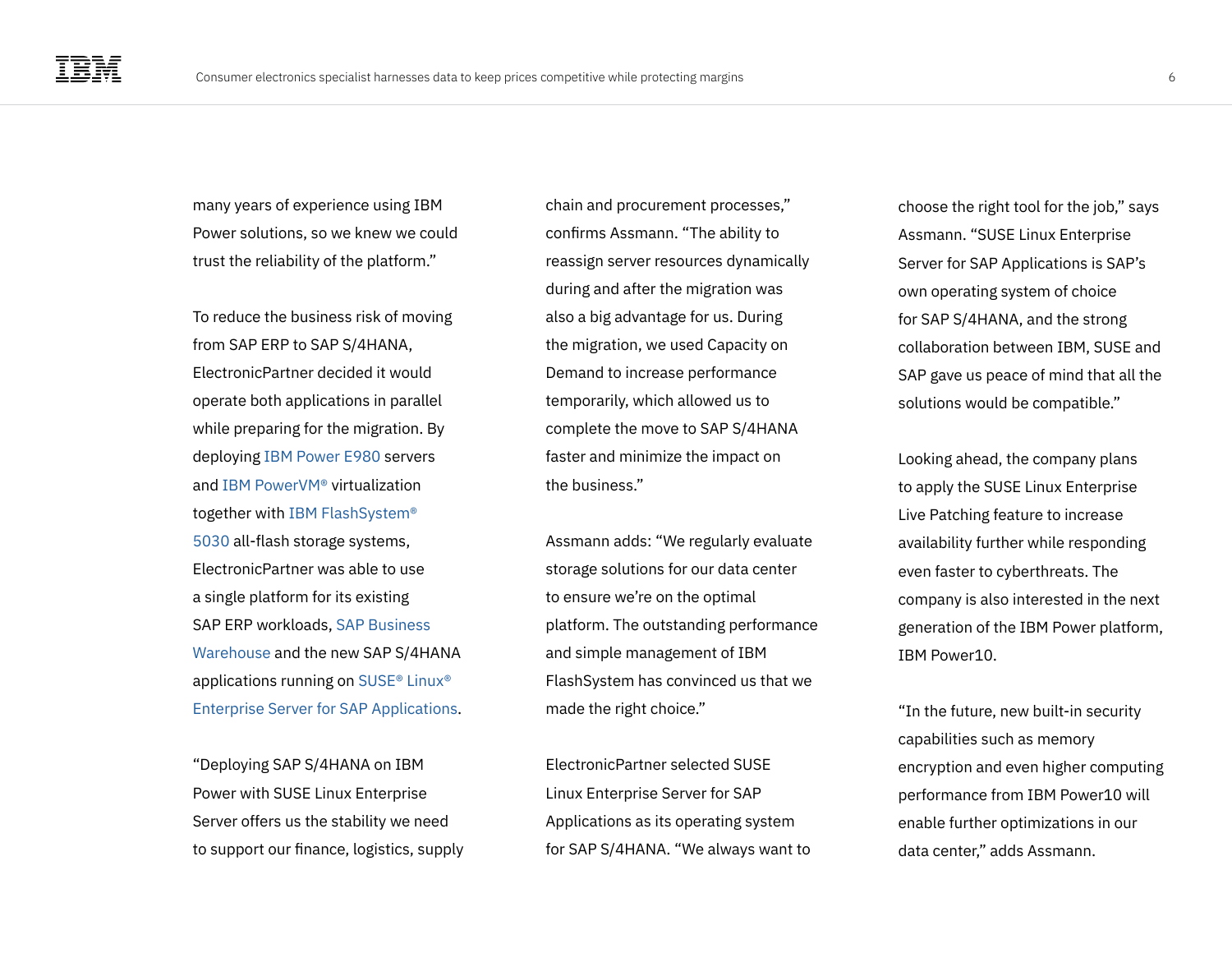### Gaining new insights and stay ahead of consumer trends

Since moving to SAP S/4HANA running on IBM Power servers with IBM FlashSystem storage, ElectronicPartner is beginning to unlock new insights that will help it run its B2C and B2B businesses more effectively.

"We have accelerated some key businesses processes by a factor of two, which is contributing to improved operational efficiency," remarks Assmann. "We can now use SAP Customer Activity Repository to analyze millions of customer and supplier records instantly, which will help us to gain deeper insight into customer preferences, anticipate



future trends, and optimize our planning process accordingly."

ElectronicPartner sees that the performance, scalability and reliability

of its on-premises environment rivals the largest public cloud providers. "These days, public cloud and hybrid cloud solutions are always an option," emphasizes Assmann. "We evaluated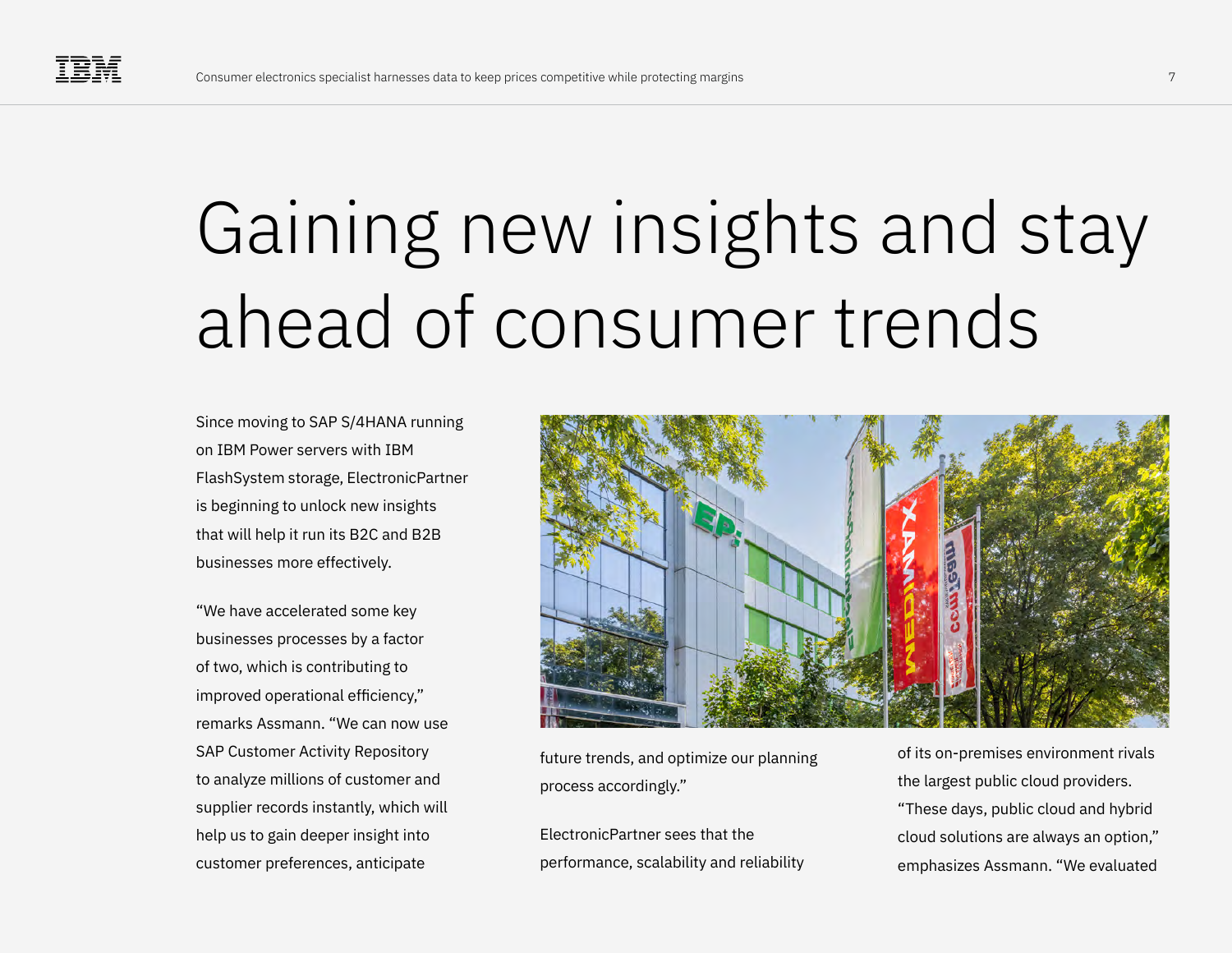our utilization and realized quickly that with a continuously high load, cloud solutions would cost more and give us less control over our data. That's why hosting SAP S/4HANA on IBM Power is the most economic choice for us."

In addition, IBM Power offers better scalability than other platforms. "Our SAP HANA database is expanding rapidly," adds Assmann. "With IBM Power, we can scale-up almost

without limits, giving us room to grow and consolidate without adding administration overheads."

Based on its work with IBM, SAP and SUSE, ElectronicPartner is ready for the next phase of its business transformation. Assmann confirms: "Our next step will be to reinvent our processes, add new features and take full advantage of the latest SAP solutions—including intuitive SAP Fiori mobile apps."

Assmann concludes: "Although our journey with SAP S/4HANA on IBM Power is just beginning, we are confident that the solution will help us to optimize our supply chains, better manage our partner relationships, and streamline our logistics processes. Ultimately, faster access to business data will equip us to make faster, better-informed purchasing decisions—helping us to offer in-demand products to our customers at the best price."

We evaluated our utilization and realized quickly that " with a continuously high load, cloud solutions would cost more and give us less control over our data. That's why hosting SAP S/4HANA on IBM Power is the most economic choice for us."